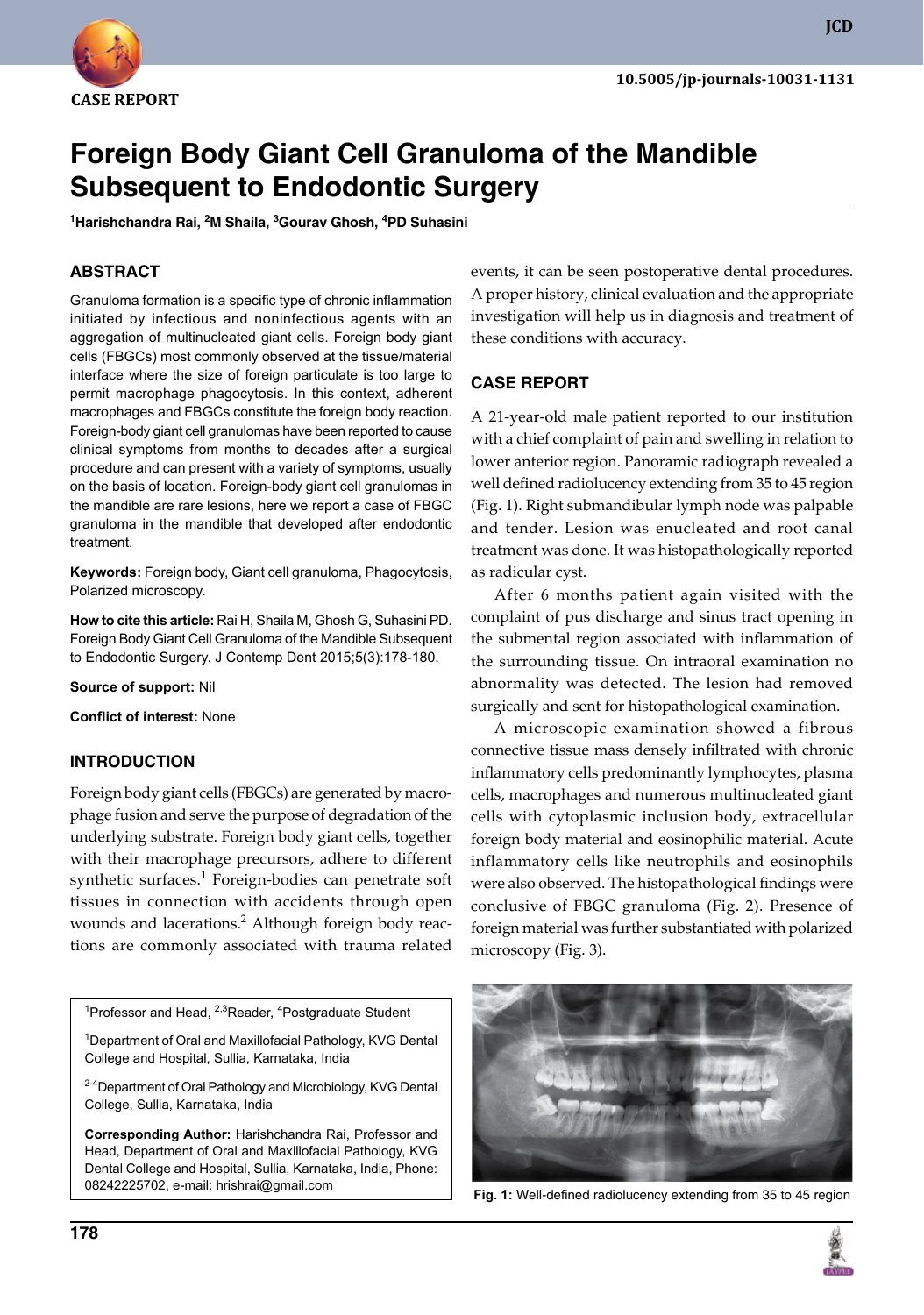

**Fig. 2:** Numerous multinucleated giant cells seen scattered throughout the lesion (Hematoxylin and Eosin stain: 200×)



**Fig. 3:** Polarizing microscopy showing foreign material (400×)

#### **Discussion**

Granuloma formation is a specific type of chronic inflammation characterized by accumulation of modified macrophages and initiated by infectious and noninfectious agents.<sup>3</sup> Granuloma also develops in response to relatively inert foreign bodies forming foreign body granulomas. The formation of granuloma effectively 'walls off' the offending agent. However, granuloma formation does not always lead to irradication of the causal agent, which is frequently resistant to killing or degradation and may result in granulomatous inflammation and subsequent fibrosis.4

 Foreign body giant cells most commonly are observed at the tissue/material interface of implanted medical devices, prostheses and biomaterials. Foreign body giant cells also are seen in tissues where the size of foreign particulate is too large to permit macrophage phagocytosis.<sup>5</sup> Foreign body giant cells and macrophages constituting the foreign body reaction at the tissue-device interface are surface area dependent.<sup>1</sup> The initiation of a foreign body reaction in the periapical tissues can be either by

exogenous materials like talc-contaminated gutta-percha, the cellulose component of paper points, cotton wool and food material of vegetable origin or endogenous cholesterol.<sup>6</sup> These endogenous crystals, which are believed to be released from disintegrating host cells, such as erythrocytes, lymphocytes, plasma cells and macrophages in the inflamed periapical connective tissue and/or circulating plasma lipids can act as foreign bodies and provoke a giant cell reaction.<sup>7</sup> These inert particles were unable to induce an immune-specific reaction, as a result they elicited a foreign-body granuloma in the mandible. In this case, pus discharge was the patient chief complaint. Possibly, the symptoms were caused by the increase in the size of the lesion and superimposed infection.

**JCD**

 Radiographic findings are usually a combination of osteolytic and/or osteoblastic presentations with failure to visualize the radiolucent foreign body and recent image techniques should be used. The radiographic appearance of the granuloma located in the mandible could be similar to other lesions, such as odontogenic neoplasms and cysts, because these entities can produce calcifications, which could resemble the foreign material image. Foreign-body granuloma has frequently been documented as mimicking a variety of neoplasms.<sup>2</sup>

 Microscopic features include foreign bodies of variable morphologies with or without granuloma formation, multinucleated giant cells and acute or chronic inflammatory infiltrate.<sup>8</sup> Foreign body giant cells contain many nuclei that are arranged in a diffuse manner throughout the cytoplasm.

 Usually organic and inorganic substances with rigid yet repeatable structures like crystals, sand, talc, wood, amyloid and other fibrillary structures are seen on polarized light microscopy. On polariscopic examination different foreign bodies have characteristic appearance.<sup>9</sup> Our case showed diffusely scattered refractile foreign particles with irregular shapes and FBGCs were found most numerous near foreign particles. So, we suspect a foreign body reaction of periapical tissue to root-filling materials.

 Foreign bodies located in the mandible resulted from a traumatic implantation are rare. According to Heo et al no foreign body granuloma occurring in the mandibular area has previously been cited in literature, being his report the first one.<sup>10</sup> Vanessa Ávila Sarmento Silveira et al reported a case of intraosseous foreign-body granuloma in the mandible subsequent to a 20-year-old work-related accident.<sup>2</sup> Ding et al reported a case of foreign body granuloma in submental region that resulted from a fish bone embedded in the floor of mouth.<sup>11</sup>

 Surgical complete removal of the FBGC granuloma is the first choice of treatment. Prognosis is good and recurrences are rare with effective treatment.